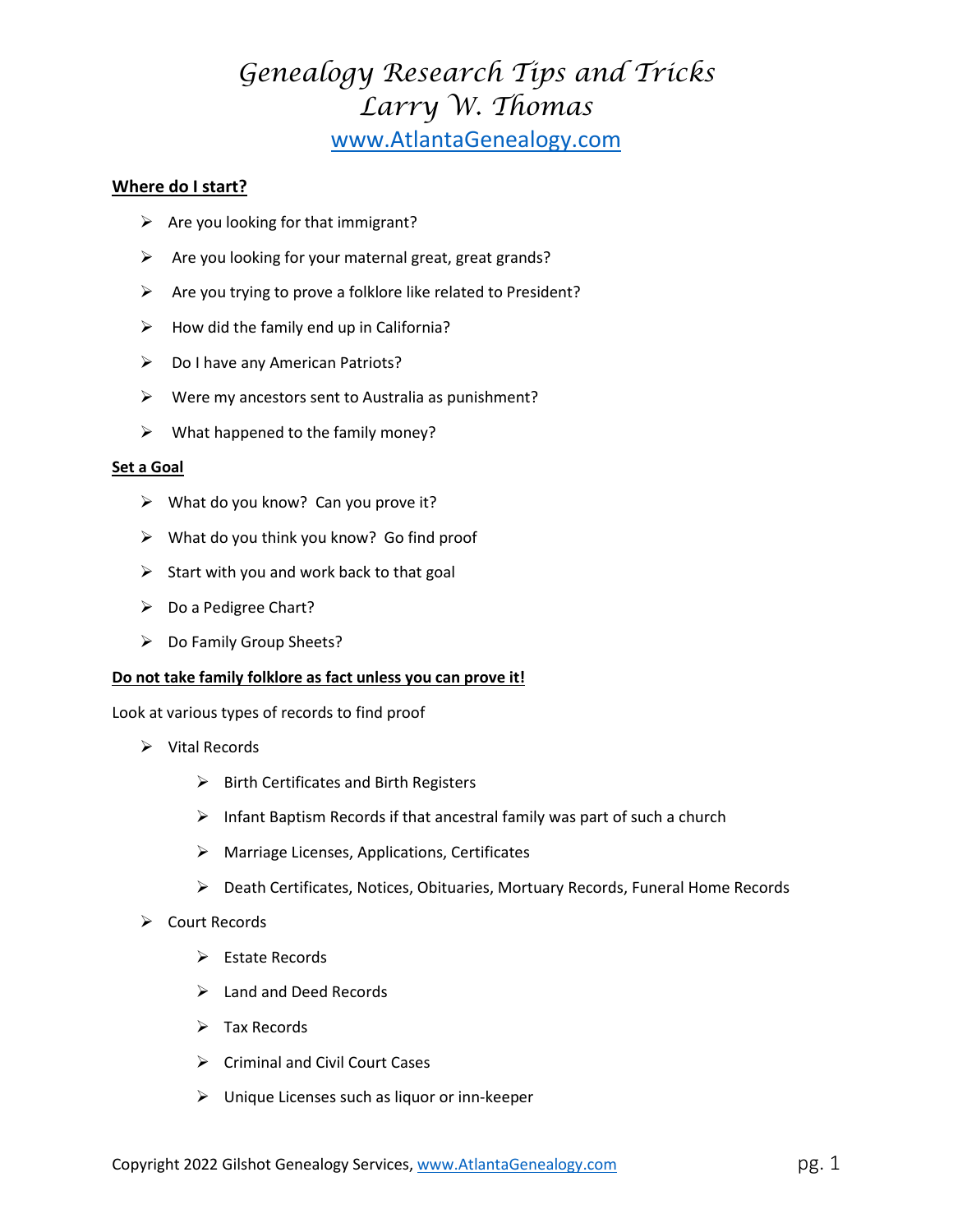- ▶ Organizational Records
	- $\triangleright$  Church\Synagogue, etc.
	- $\triangleright$  Civil Organizations such as Rotary, Elk, etc.
	- $\triangleright$  Fraternal Organizations such as Freemasons, Woodman,
- $\triangleright$  Academic Records
	- $\triangleright$  Poor School Tax lists
	- $\triangleright$  School Yearbooks
	- $\triangleright$  Athletic and academic groups

## **Do Not Trust Abstracts, Extracts, or Transciptions Explicity – GO FIND ORIGINAL**

| <b>Source</b>                                                                                                                                                                               | Information                                                                                                                                                                                                                                                   | Evidence                                                                                                                                                                                                                                                                        |
|---------------------------------------------------------------------------------------------------------------------------------------------------------------------------------------------|---------------------------------------------------------------------------------------------------------------------------------------------------------------------------------------------------------------------------------------------------------------|---------------------------------------------------------------------------------------------------------------------------------------------------------------------------------------------------------------------------------------------------------------------------------|
| $O$ Original<br>This source is in its first recorded<br>form<br>$O$ Derivative<br>This source is extracted, transcribed<br>or otherwise derived from the<br>original<br><b>O</b> Don't know | <b>O</b> Primary<br>This information was provided by<br>someone with firsthand knowledge<br>of the person or event<br>$\bigcirc$ Secondary<br>This information was provided by<br>someone with secondhand<br>knowledge of the person or event<br>◯ Don't know | $\bigcirc$ Direct<br>This source answers the research<br>question by itself<br>$\bigcap$ Indirect<br>This source is relevant, but needs<br>additional information<br>$\bigcirc$ Negative<br>This source is missing information<br>that it should include<br><b>◎</b> Don't know |

## **Best place to locate records?**

*[www.FamilySearch.org](http://www.familysearch.org/)* Many people use *FamiySearch.org.* But how many people really know all that is available and how to maneuver through microfilm faster? *FamilySearch.org* contains a lot of local (city, townships), county, as well as state records, and even some national records. Figure this for around the world and there are millions of records available for the researcher and more added everyday.

- 1. Locating and accessing State, County, and local records
	- a. Search
	- b. Catalog
	- c. Enter State, County
	- d. Click Search button
	- e. Select Record Type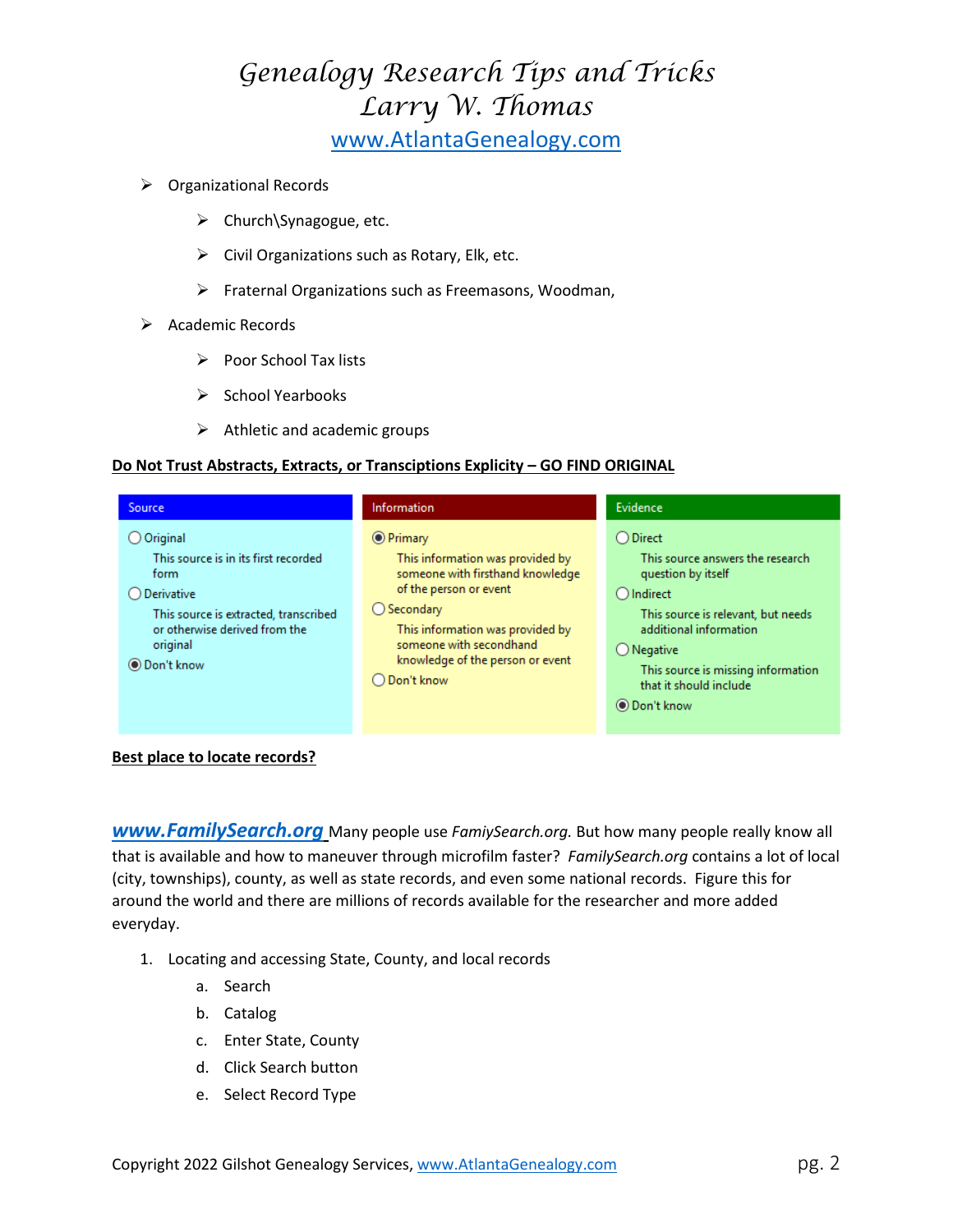- f. Look at who the author is. Government entity or other?
- g. If not at county level, try both state and local. Remember, some places are independent cities such as Hampton, Virginia and NOT Hampton, Elizabeth City County, Virginia
- 2. Quickly locating items on microfilm rolls when multiple items are on the same roll
	- a. Before clicking on the camera, look to see if multiple items on the roll
	- b. Multiple items on roll
		- i. Count the number of items and know where yours comes in
		- ii. Select grid pattern view and zoom all the way out
		- iii. Scroll, look for, and count the beginning of new items
		- iv. Double click the beginning of the item that matches your count and see if it is the one you are looking for
	- c. Single item on roll
		- i. Page through a few to see if each screen is one page or two and what the start number looks like
		- ii. Calculate approximate page number and enter it in the page counter on top left
		- iii. Adjust accordingly
	- d. Remember to check a few pages before and after your item until you get to the end of what you want
- 3. Quirky internet errors when downloading and other icons
	- a. Occasionally you receive an error when downloading, try waiting several minutes or use a screen capton software
	- b. Camera You can open from home
	- c. Camera with Key You must be at a FHL or affiliate library
- 4. What about digitized books?
	- a. Maybe yes and maybe no
	- b. Click on the icon and it opens the book, like yearbooks, family surname books, etc.
- 5. Other records attached to trees
	- a. Be sure to check out both the One World Tree and Genealogies– Type the name and information of your person of interest. Once in the tree, it will show the number of sources
	- b. Where there are sources view them to confirm they are accurate